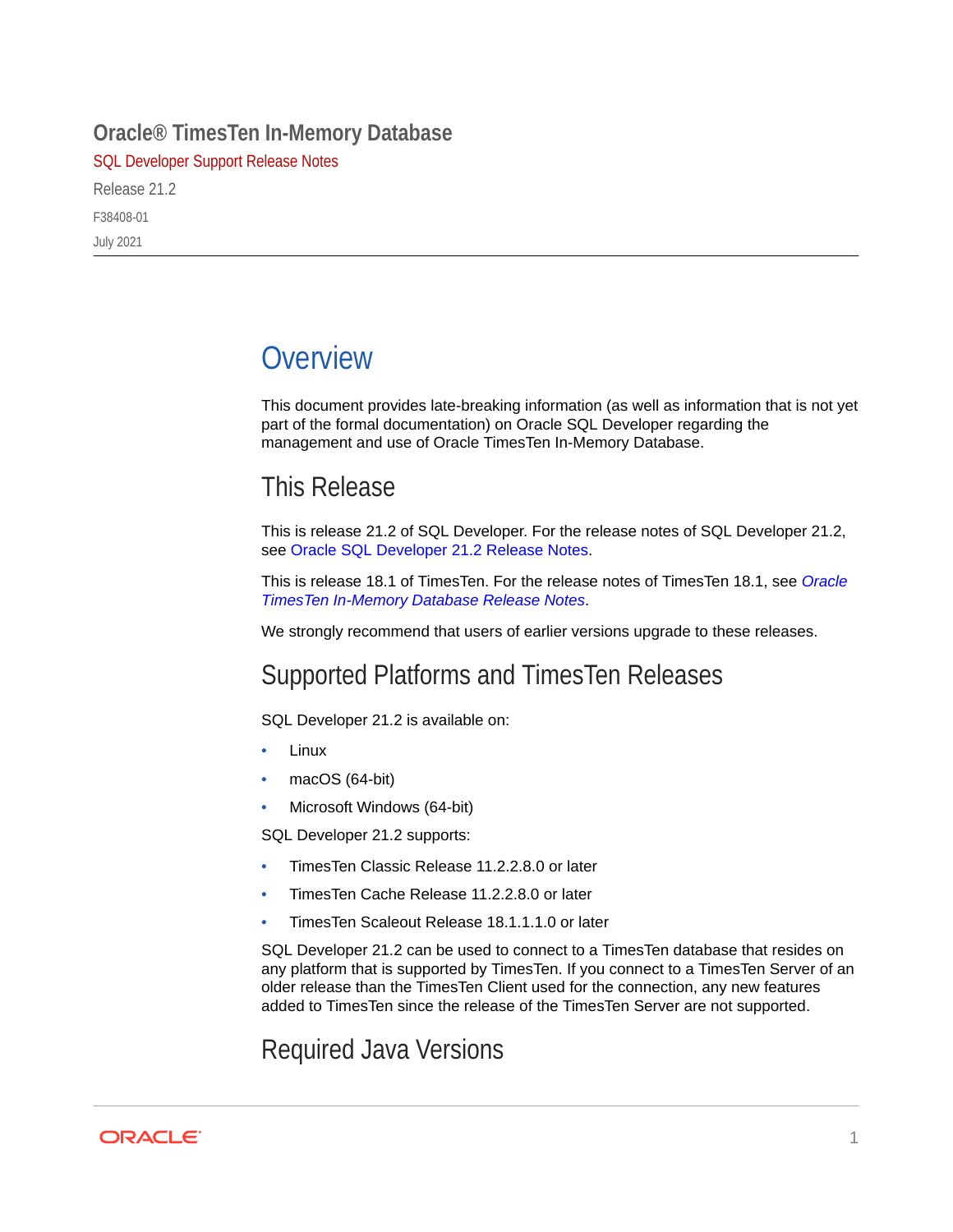SQL Developer 21.2 requires Oracle Java Development Kit (JDK) 8 or 11, with a minimum version of 1.8 update 121.

# Changes in the Release

This section describes new features, enhancements, and other changes to SQL Developer to support TimesTen in this and previous releases.

### Changes in Release 21.2

• A problem is fixed where the **SQL** tab in the table view failed to show the CREATE TABLE statement for the table if the connection type was client/server.

### Changes in Release 20.4

• There are new features. See New Features in Release 20.4.

#### New Features in Release 20.4

Features supported in TimesTen Release 18.1.4.1.0 or later:

- You can create, edit, or drop password management profiles for database users in TimesTen databases. See Working with profiles in the *Oracle TimesTen In-Memory Database SQL Developer User's Guide*.
- The **Create User** and **Edit User** dialogs are enabled to:
	- Assign an existing profile to the user.
	- Lock the user account.
	- Expire the password.
- You can reset the password of the database user used for the TimesTen connection. See Reset password of connected user in the *Oracle TimesTen In-Memory Database SQL Developer User's Guide*.

### Changes in Release 20.2

• This release replaces all text instances of **TimesTen Grid** with **TimesTen Scaleout** in the user interface.

### Changes in Release 19.2

• This release now supports Oracle Java Development Kit (JDK) 11.

### Changes in Release 19.1

• There are new features. See [New Features in Release 19.1](#page-2-0).

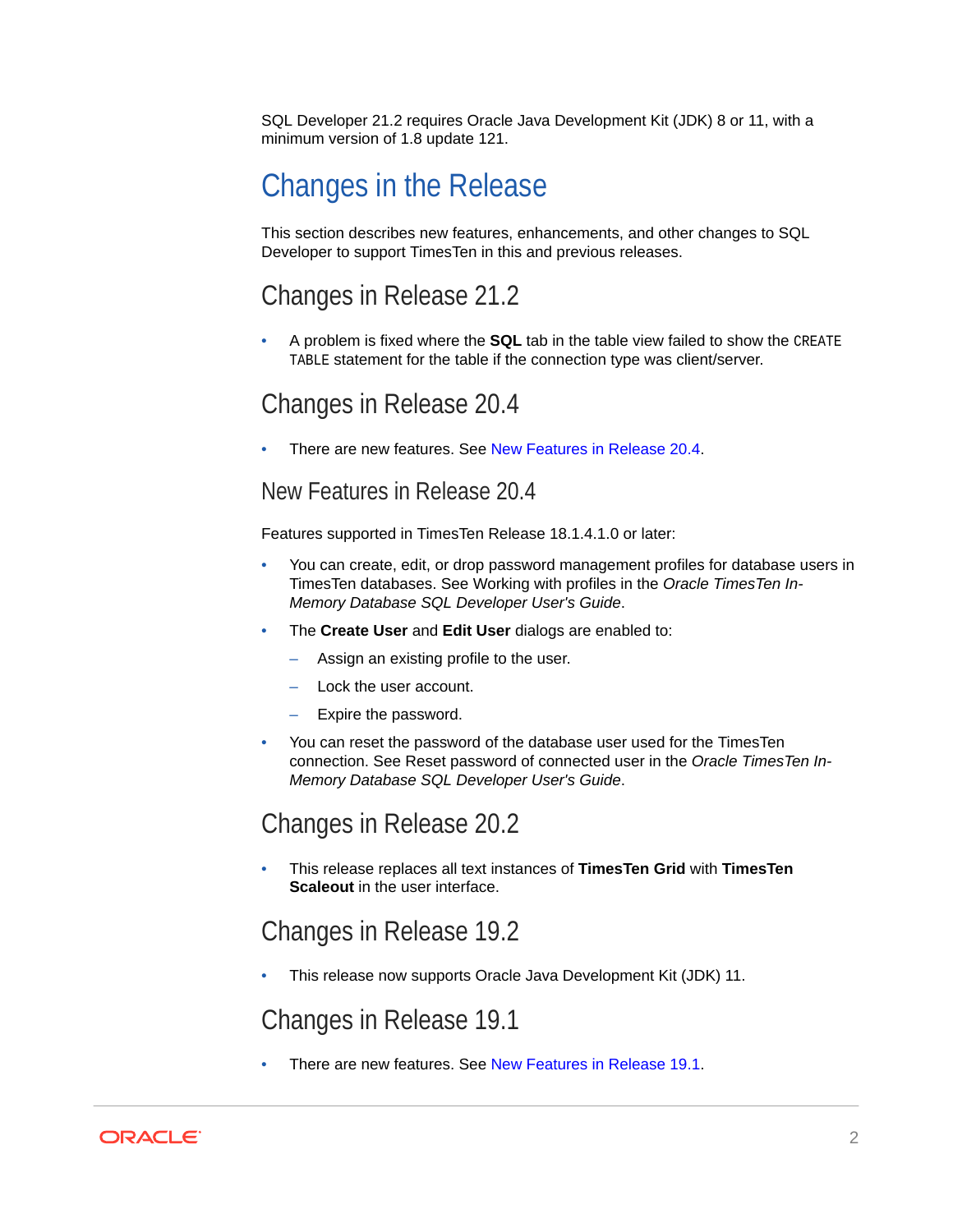### <span id="page-2-0"></span>New Features in Release 19.1

Features supported in TimesTen Scaleout Release 18.1.2.1.0 or later:

• For stop or unload database operations, you can opt to force all user connections to disconnect if the initial attempt to terminate such connections fails.

Features supported in TimesTen Scaleout Release 18.1.1.3.0 or later:

• The **Connection Details** dialog now displays information on the element, host, instance, connection name, process ID, and type of connection for the selected connection. It also displays additional information on client/server or proxy connections.

## Changes in Release 18.2

• There are new features. See New Features in Release 18.2.

#### New Features in Release 18.2

Features supported in TimesTen Release 18.1 or later:

• You can use SQL Developer to work with TimesTen Scaleout databases. For more information, see "Working with TimesTen Scaleout" in the *Oracle TimesTen In-Memory Database SQL Developer User's Guide*.

### Changes in Release 4.1

There are new features. See New Features in Release 4.1.

#### New Features in Release 4.1

Features supported in TimesTen Release 11.2.1.0 or later:

• You can set a custom substitution character that TimesTen uses for variable substitution. By default, the set define attribute is set to off and uses the substitution character of  $\alpha$ . For more information on the set define attribute, see "ttIsql" in the *Oracle TimesTen In-Memory Database Reference*.

### Changes in Release 4.0

- When you create a named connection to connect to a TimesTen database, the **User specified** connection type is now called **Advanced**.
- You can set the **Autocommit** option directly from the **New/Select Database Connection** dialog. This new autocommit option is set at the connection level. In previous releases the autocommit option is set at the running instance level.
- There are new features. See [New Features in Release 4.0](#page-3-0).

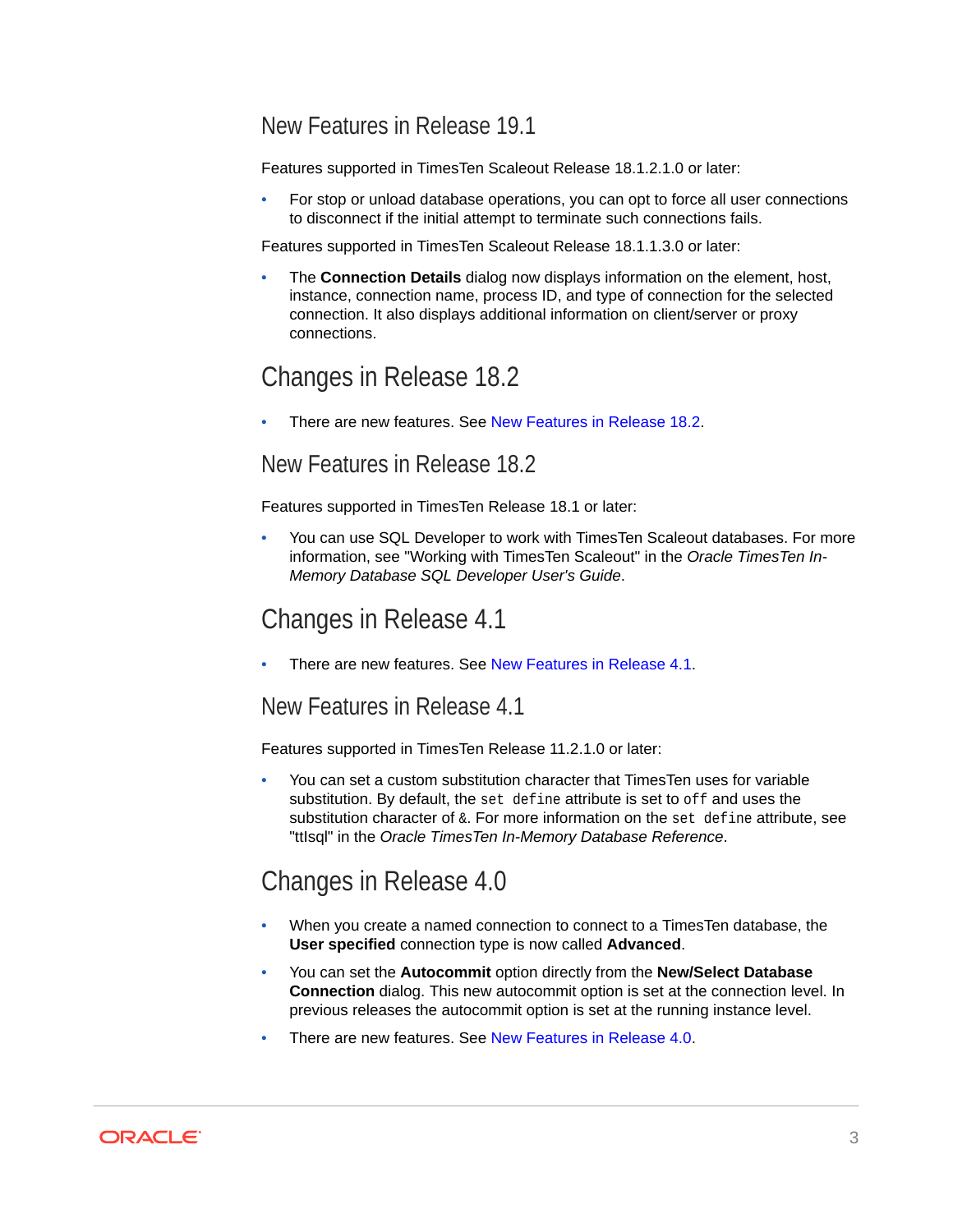#### <span id="page-3-0"></span>New Features in Release 4.0

Features supported in TimesTen Release 11.2.2.5 or later:

- You can capture ttStats snapshots and generate ttStats reports that compare two snapshots. A ttStats snapshot is a collection of performance metrics. TimesTen collects performance metrics from TimesTen system tables, system views, and built-in procedures.
- There are new pre-defined Performance reports. Performance reports show statistics information and statistics snapshots for the TimesTen database. These reports are available in the **Performance** category of the **TimesTen Reports**.

Features supported in TimesTen Release 11.2.2.4 or later:

- SQL Developer supports the TimesTen Index Advisor which can evaluate a SQL workload and recommend indexes. The indexes that the TimesTen Index Advisor recommends can improve the performance for joins, single table scans, and ORDER BY OF GROUP BY OPERATIONS.
- You can load data using parallel threads from an Oracle database into a TimesTen database without creating a cache grid, cache group, or cache table.

# Known Problems and Limitations

- When you use some Java 8 versions on Linux, the pie chart in the table distribution tab cannot be seen. The drop-down list for the pie chart and the bar chart may look distorted. As a workaround, select the bar chart to visualize the data.
- To use SQL Developer 21.2 on Windows to manage a grid or database from TimesTen Scaleout, install a TimesTen Client (version 11.2.2.8.0 or higher) and set your environment variables with the ttenv script. By default, the ttenv script sets the CLASSPATH environment variable to:

installation\_dir\lib\ttjdbc5.jar;

However, using ttjdbc5.jar with Oracle Java Development Kit (JDK) 8 causes the Java Virtual Machine to crash. Depending on the available .jar file, set your CLASSPATH environment variable to use either installation\_dir\lib\ttjdbc7.jar; Or installation\_dir\lib\ttjdbc8.jar;.

• If you do not select **Autocommit**, then TimesTen SQL operations within the **Connections** navigator are not always automatically committed. You must issue an explicit commit by either selecting **Commit** or by issuing the commit command in SQL Worksheet. If TimesTen encounters errors in your transaction, you must explicitly roll back the transaction by either selecting **Rollback** or by issuing the rollback command in SQL Worksheet.

If **Autocommit** is selected, then TimesTen SQL operations within the **Connections** navigator are automatically committed. A transaction in the SQL Worksheet is also automatically committed if there are no open tables in the transaction. If there are open tables, then the transaction in the worksheet is not

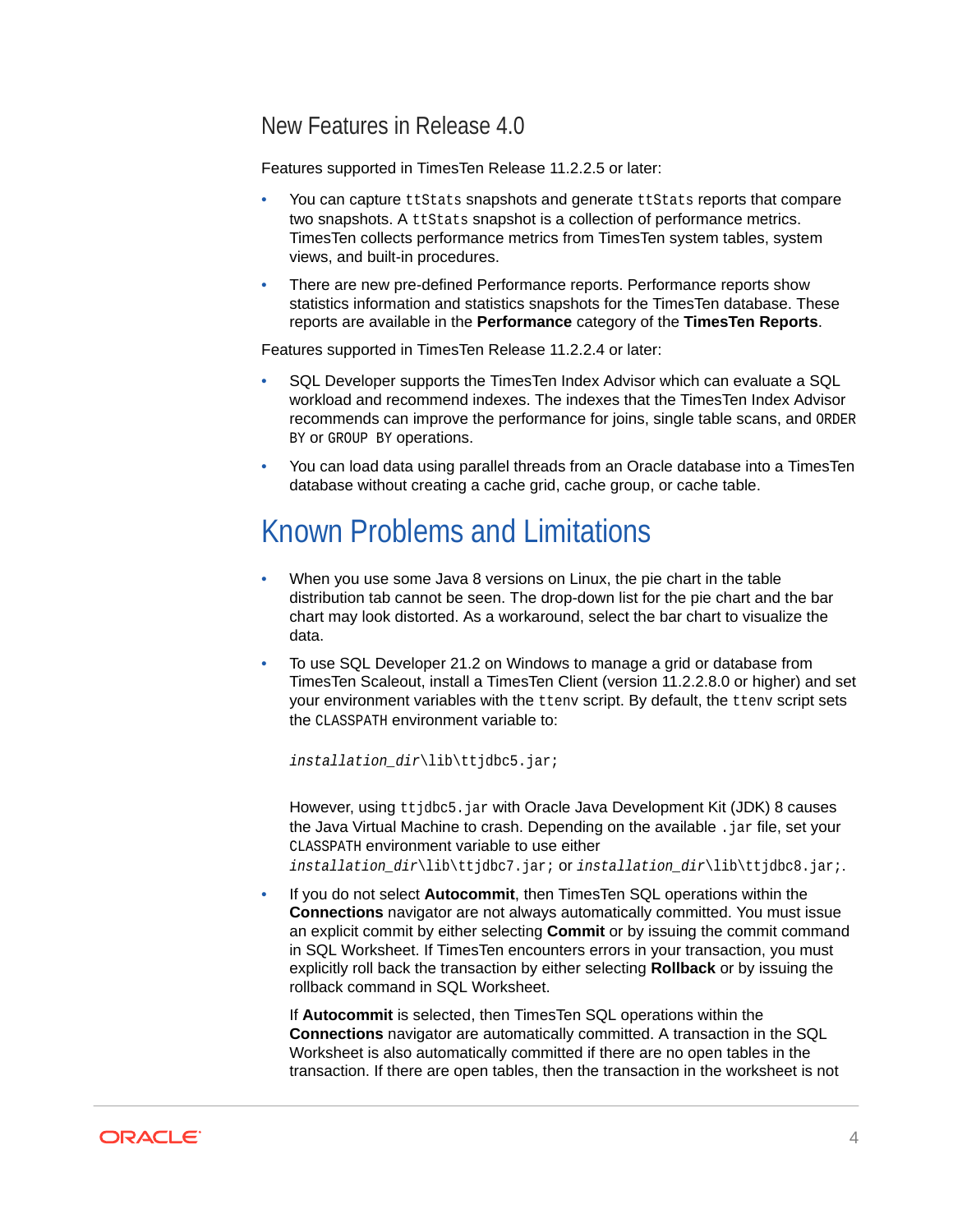automatically committed and you must issue an explicit commit by either selecting **Commit** or by issuing the commit command in SQL Worksheet.

To enable **Autocommit**, select **Tools**, then select **Preferences**. In the **Preferences** dialog box, click the **+** to the left of the **Database** node to expand the node and select **Advanced**.

Setting the passthrough level to a value other than 0 can affect the SQL operations in the **Connections** navigator. Make sure this setting is reset to 0 when switching from issuing passthrough operations in SQL Worksheet back to the **Connections** navigator.

You can also create an unshared worksheet which uses a separate database connection from the **Connections** navigator so that a particular passthrough level setting applies only to that worksheet. From a shared worksheet, click the **Unshared SQL Worksheet** icon or press **Ctrl** + **Shift** + **N** to create an unshared worksheet.

- If you click the **+** to the left of the **Indexes** node to view the list of indexes and then click the name of the index with the characteristics you want to view, you cannot view the index's DDL statement, because the **SQL** tab is missing. To view the CREATE INDEX statement, from the index's underlying table or materialized view, click the **SQL** tab.
- TimesTen error 2963 (Inconsistent datatypes: (NUMBER,CHAR) are not compatible in expression) is returned when you attempt to specify a numeric value filter on a numeric column. To specify a filter value for a numeric column, click the **+** to the left of the **Tables** node to view the list of tables, and then click the name of a table that contains a numeric column. In the Data tab of the table, click the name of a numeric column. In the **Filter** field, enter a numeric value and press the **Enter** key.
- Before you export data from a table in a format that is compatible with the TimesTen ttBulkCp utility, set the format for DATE and TIMESTAMP data using the following instructions:
	- **1.** Select **Tools**, then select **Preferences**.
	- **2.** In the **Preferences** dialog box click the **+** to the left of the **Database** node to expand the node.
	- **3.** Select **NLS**.
	- **4.** In the **Date Format** field, specify RRRR-MM-DD.
	- **5.** In the **Timestamp Format** field, specify DD-MON-RRRR HH24:MI:SSXFF.

To export data from a table in a format that the ttBulkCp utility recognizes, rightclick the name of the table and select **Unload**. After you select **Unload**, step 1 (**Source/Destination**) of the **Unload Wizard** appears. In the **Format** drop-down menu, select **ttbulkcp**. After you complete step 1, click the **Next** button to advance to step 2 (**Specify Data**) of the **Unload Wizard**. After you complete step 2, click the **Next** button to advance to step 3 (**Unload Summary**). Click the **Finish** button to complete the data export operation.

You can change the DATE and TIMESTAMP data format back to their original settings after the data has been exported.